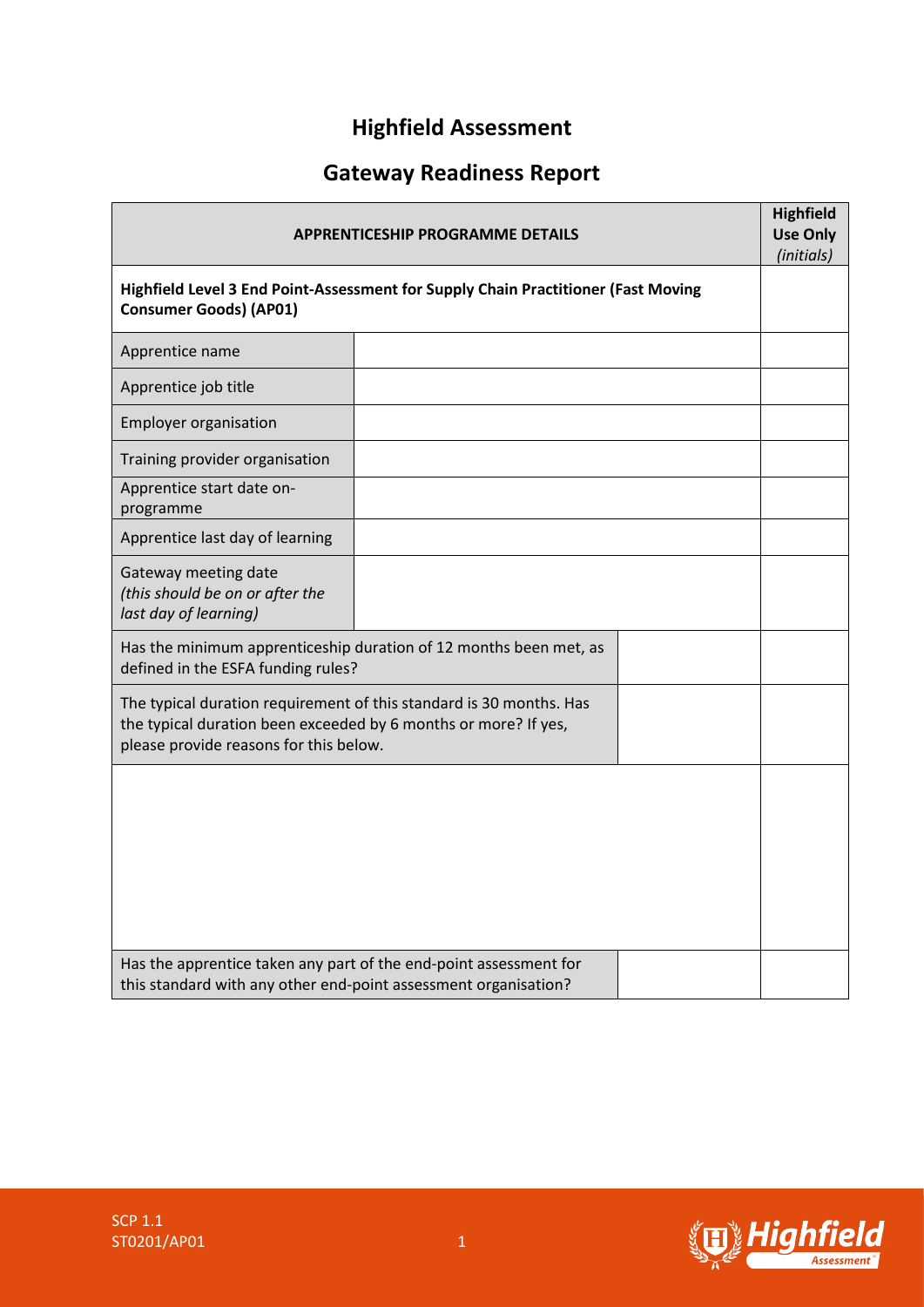| <b>PREREQUISITE REQUIREMENTS</b>   |                               |                                                                      |                                            |  |  |  |
|------------------------------------|-------------------------------|----------------------------------------------------------------------|--------------------------------------------|--|--|--|
| Prerequisite<br>requirement        | Achieved by the<br>apprentice | <b>Evidence type provided</b><br>(e.g. PLR, certificate, screenshot) | <b>Highfield Use</b><br>Only<br>(initials) |  |  |  |
| Achieved English L2                |                               |                                                                      |                                            |  |  |  |
| <b>Achieved Maths L2</b>           |                               |                                                                      |                                            |  |  |  |
| <b>Workplace Project</b><br>Agreed |                               |                                                                      |                                            |  |  |  |
| Portfolio of evidence<br>gathered  |                               |                                                                      |                                            |  |  |  |

#### **GATEWAY REVIEW**

The gateway review should be completed by the employer, supported by the training provider, to record how the apprentice has met each of the standard subject areas. This can be discussed through a Q&A, and/or the apprentice may present evidence that can be reviewed during the meeting to show their achievement of the standard.

The employer, supported by the training provider, must agree that the apprentice is, in their view, competent in the role and therefore ready to undertake the end-point assessment. This should be recorded in the table below, along with any comments.

| <b>Standard area</b> | Assessment<br>ready? | <b>Comments</b> |  |
|----------------------|----------------------|-----------------|--|
| Knowledge            |                      |                 |  |
| <b>Skills</b>        |                      |                 |  |
| <b>Behaviours</b>    |                      |                 |  |